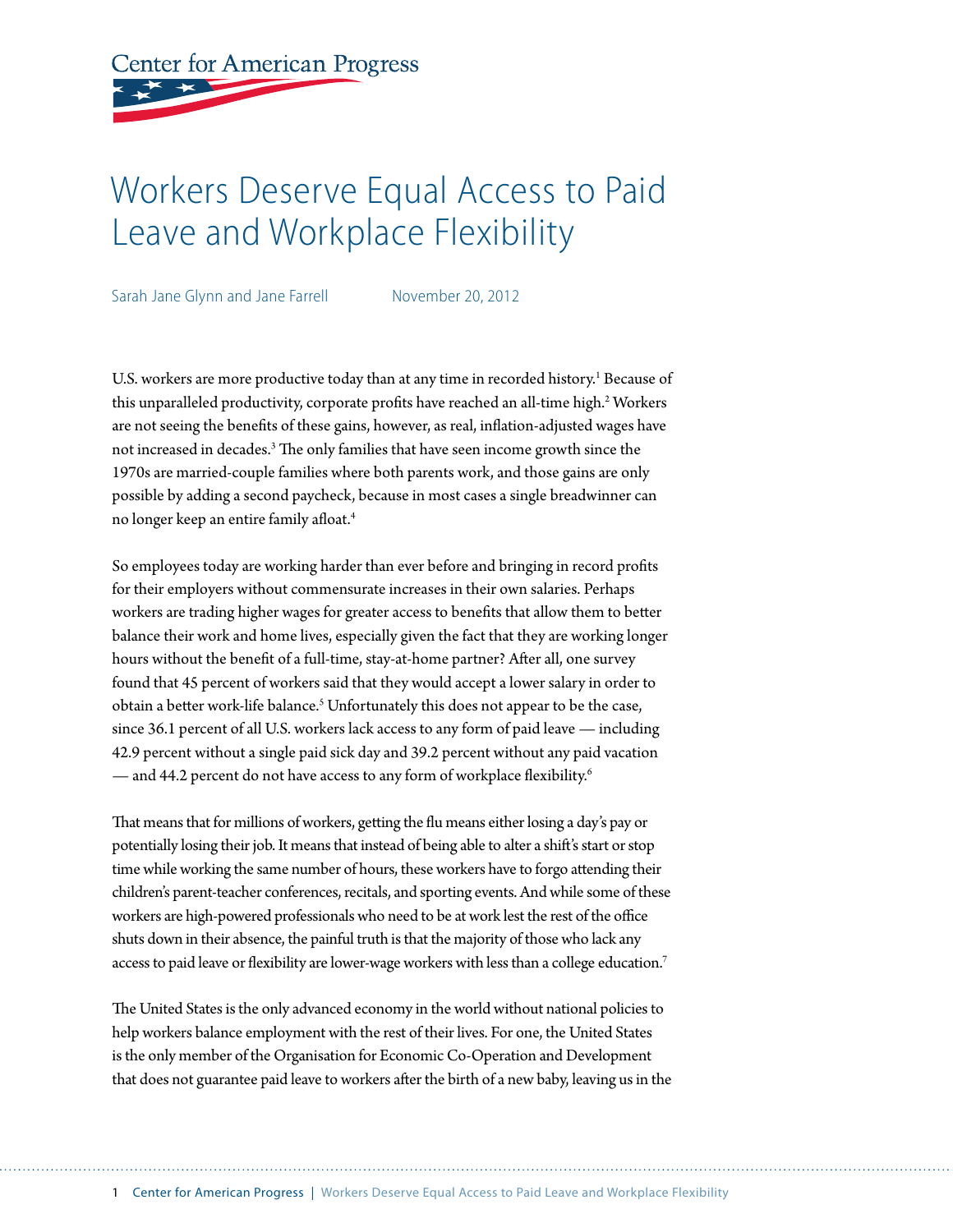company of Papua New Guinea and Liberia.<sup>8</sup> What's more, the United States is among the handful of countries that does not guarantee workers the right to paid leave when they are too ill to work, alongside countries like North Korea and Chad.9

As all of the other countries who do offer these benefits show, there is a better way. Legislation like the Healthy Families Act,<sup>10</sup> which would allow workers to earn up to seven paid sick days per year; a national paid family and medical leave insurance program like the one proposed by the Center for American Progress;<sup>11</sup> and workplace flexibility initiatives like those promoted by the Obama administration $12$  would all help bring our labor standards up to the rest of the developed world's.

This issue brief details the importance of access to paid leave and workplace flexibility, as well as discrepancies in access to these policies based on one's gender, race, income, age, and educational attainment.

# Paid leave and workplace flexibility

Every worker potentially needs access to paid leave or workplace flexibility at some point in her or his career. Short-term illnesses can prevent employees from being physically able to work, and the Centers for Disease Control recommend that workers stay home when they come down with illnesses like the flu.13 Even if a worker is lucky enough to never get sick, however, they may need to leave work to go to a dental appointment, to stay home to care for an ill family member, or to wait for someone to come and repair the washing machine.

In an ideal world, an employee who could not come to work would have two options: either use paid leave so that they did not lose wages or utilize workplace flexibility so that they could work from home or alter their schedule so that they worked the same number of hours but with a different start and stop time. Some workers are lucky enough to be able to choose between these two options—34.7 percent of workers have access to at least some form of paid leave and some form of workplace flexibility. But 15.1 percent have access to neither, which means that they are left with no options when they are sick, when they welcome a new child into their family, or when they cannot be at work for some other unexpected but serious reason.

If we compare the workers who have no options for paid leave or flexibility to those who have access to both, some stark differences emerge.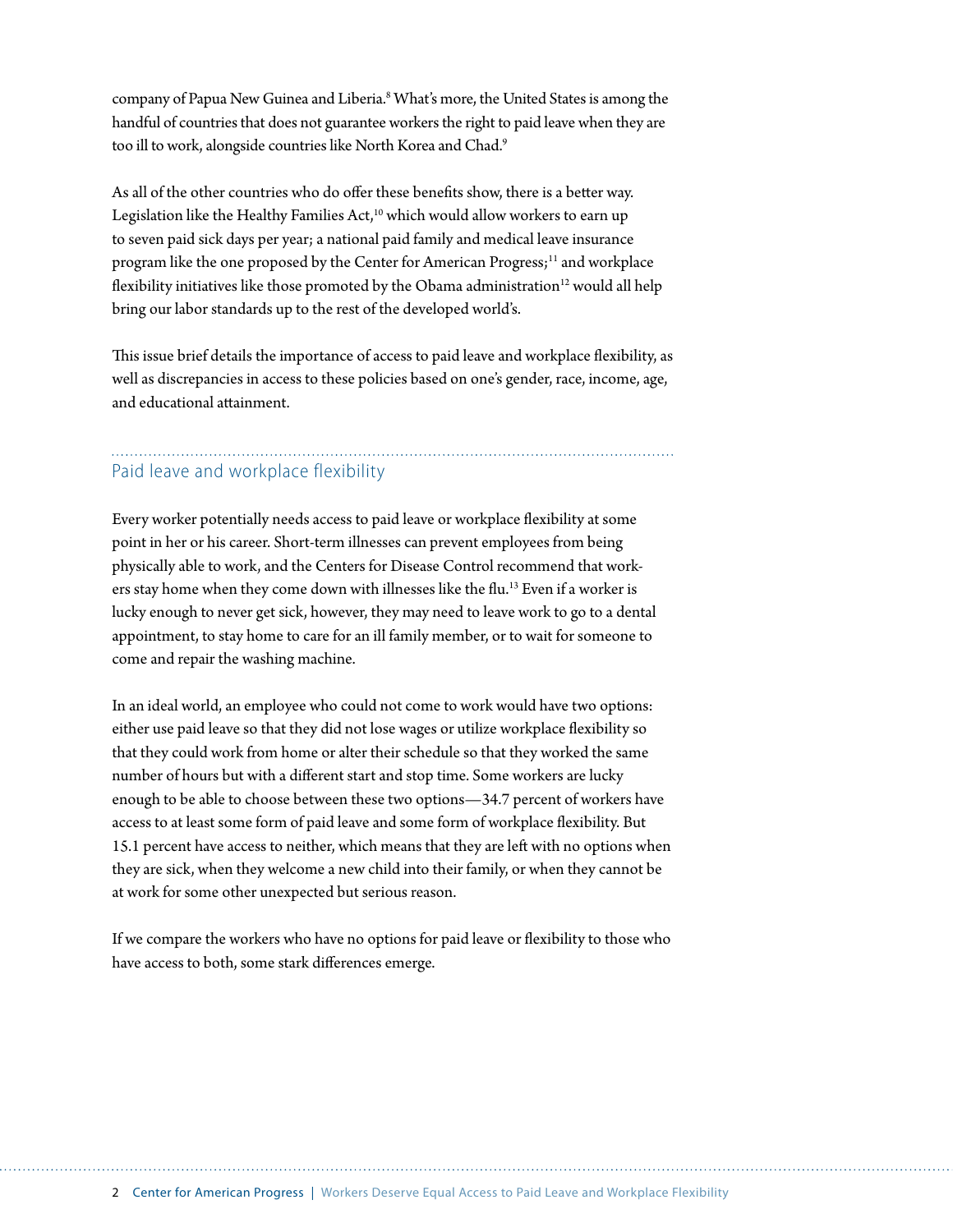### Gender

In 2011 women made up 48 percent of all workers $14$ but were less likely than men to have access to both paid leave and workplace flexibility. (see Figures 1a and 1b) There are a few explanations for this glaring imbalance. Men are more likely to have higherpaying jobs, which typically have better access to benefits like paid leave and flexible scheduling. The median usual weekly earnings were \$832 for men and \$685 for women in 2011.<sup>15</sup> Among male and female workers earning in the top 10 percent, men were still more likely to have higher-paying jobs: On average, men made \$1,914 per week in 2011 while women in the same group earned just \$1,515.<sup>16</sup> Men are also more likely to work in management, business, and financial occupations, which are more likely to offer paid leave and flexibility,



while women are more likely to work in service occupations, which have some of the lowest rates of access to paid leave and flexibility.

While more women are employed at or below the federal minimum wage—2.4 million to men's 1.4 million in 2011—in jobs that would have less access to benefits, they are more likely to leave a job when a new child arrives.17 Women are also more likely to be employed part time. In addition to tending to have lower salaries, part-time jobs generally have little or no access to benefits.<sup>18</sup>

#### Race and ethnicity

Of all workers age 18 and older (both full time and part time), 72.1 percent are white, 13.2 percent are Latino, 10.8 percent are black, and 3.8 percent are Asian American.19 Access to paid leave and workplace flexibility, however, varies greatly across race and ethnicity. As shown in Figures 2a and 2b, white workers are disproportionately more likely to have access to these benefits—they make up 77 percent of workers with access to both paid leave and flexibility and only 62 percent of workers without access to either.

Asian Americans are also more likely to have access to these benefits—they make up nearly 5

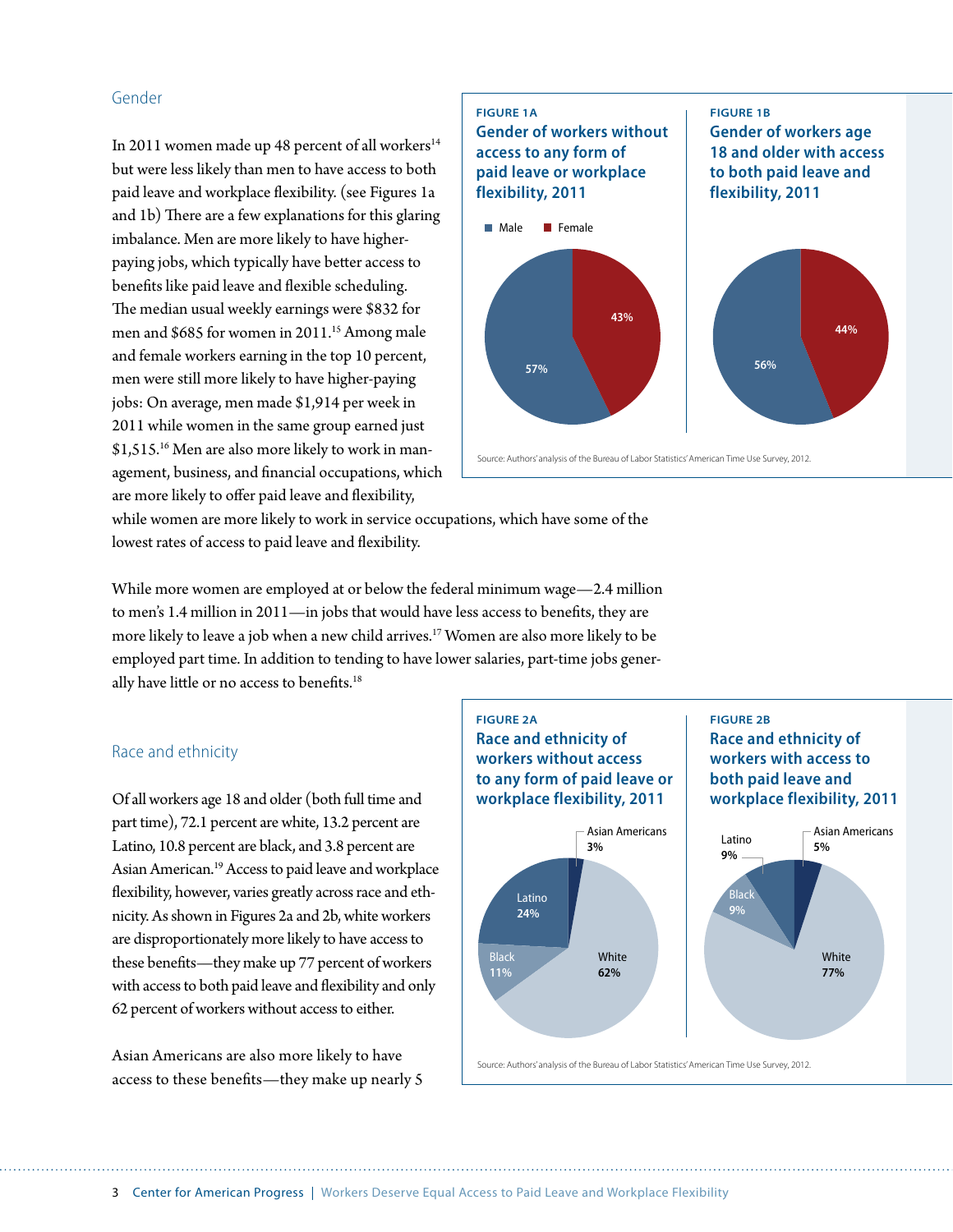percent of workers with access to both benefits despite making up less than 4 percent of the workforce. One reason for this may be that Asian Americans are less likely to work part time. While close to 20 percent of whites, Latinos, and blacks work parttime, only 14 percent of Asian Americans report doing so.

Latinos are the least likely to have access to paid leave or flexibility of any race or ethnicity. Despite comprising less than 15 percent of all workers, they make up 24 percent of those without access to any form of paid leave or flexibility and just 9 percent of those with access to both.<sup>20</sup> Black workers are also less likely to have access to paid leave and flexibility—although they comprise 10.8 percent of all workers, they only make up 9 percent of workers with access to paid leave and flexibility and almost 11 percent of workers without access to either.

#### Income quintile

Workers in higher income brackets are more likely to have access to both paid leave and workplace flexibility than those earning less. (see Figures 3a and 3b) Workers in the bottom 40 percent of earners are more than twice as likely as workers in the top 40 percent of earners to lack access to any form of paid leave or flexibility. Workers in the bottom 60 percent of earners make up three-quarters (75.3 percent) of all workers without access to paid leave or flexibility but only 43 percent of workers with access to both paid leave and flexibility.

Our nation's top earners—those making more than 60 percent of all workers—comprised 57 percent of the workers with access to both paid leave and flexible scheduling. Workers earning between 40 percent and 60 percent of earners made up another quarter (22.4 percent) of workers with

# **FIGURE 3a**

**FIGURE 5a Income quintile of workers Income quintile of workers without access to any form without access to any form of paid leave or workplace of paid leave or workplace flexibility, 2011 flexibility, 2011**



**FIGURE 5b**

**FIGURE 3b**

Income quintile of workers **with access to both paid with access to both paid leave and workplace leave and workplace flexibility, 2011 flexibility, 2011**

Source: Authors' analysis of the Bureau of Labor Statistics' American Time Use Survey, 2012. Source: Authors' analysis of the Bureau of Labor Statistics' American Time Use Survey, 2012.

access to both paid leave and flexibility. Americans on the lower rungs of the income ladder—in the second-lowest income quintile—comprised just 13 percent of workers with both of these vital benefits. And those earning the very least—workers in the bottom 20 percent—were only half as likely as those in the quintile above them to have access to both benefits. Unfortunately those earning the least are also oftentimes the ones in greatest need of policies like paid leave and flexibility. For Americans earning the minimum wage or less, the line between just getting by and destitution can rest on just one day's pay.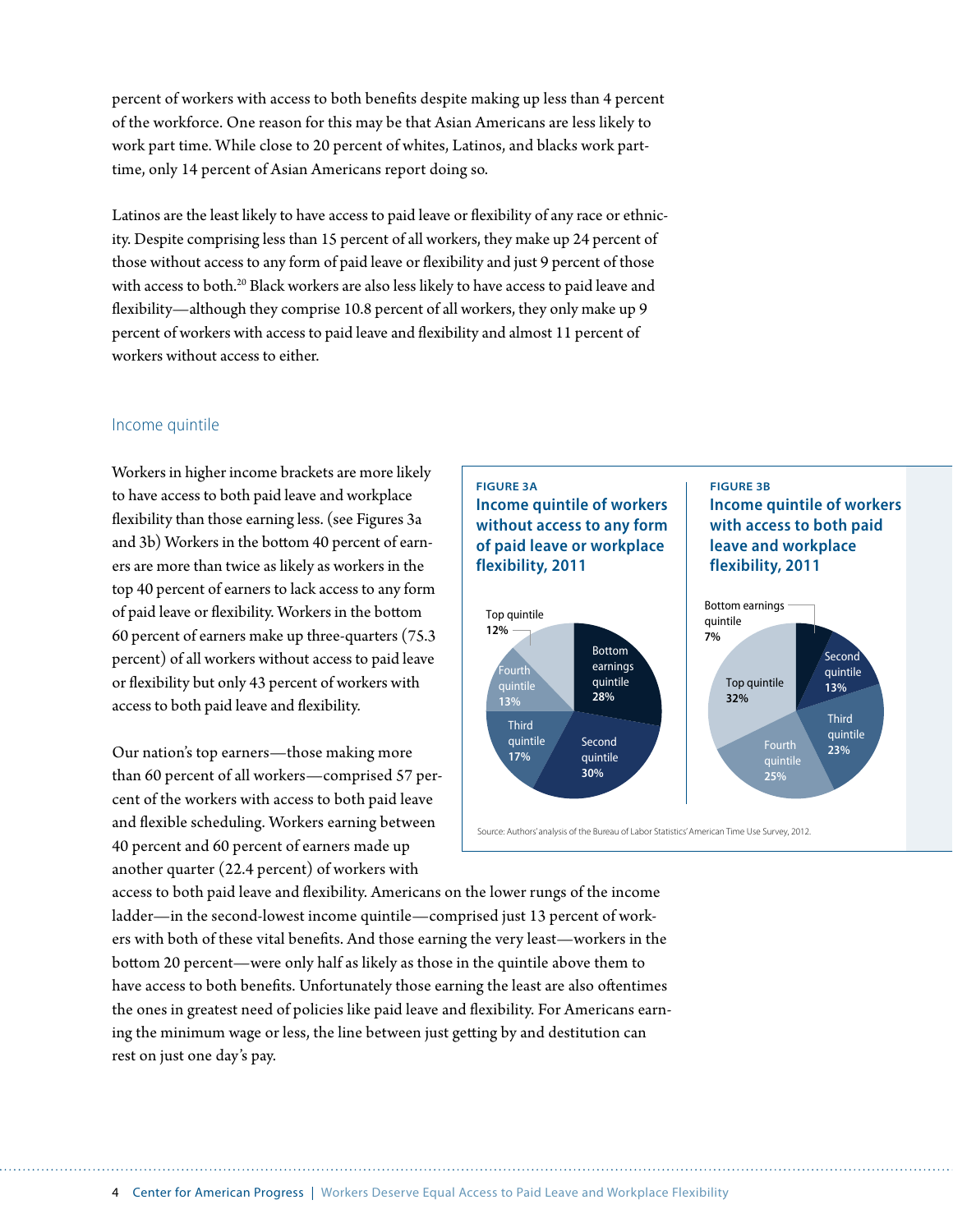After breaking down workers by age group, there is little variation between workers with access to both paid leave and flexibility and those without access to either except among those ages 18 to 24. Young workers make up only 7 percent of those with access to both paid leave and workplace flexibility but make up more than 15 percent of those without access to either. Workers between the ages of 25 and 54 are all equally as likely to have access to paid leave and flexible scheduling at work—these groups each make up between 25 percent and 27 percent of the total.

We see a similar story among those workers without any access to these benefits. Workers between the ages of 25 and 54 make up exactly two-thirds of all workers without any form of paid leave or flexibility, and the three age groups encompassed in this age range are more or less evenly divided. Workers ages 55 to 64 make up around 14 percent of both groups.

### Education

A worker's level of educational attainment is another strong predictor of his or her access to paid leave and workplace flexibility. (see Figures 5a and 5b) Workers with access to both paid leave and flexibility are more likely to have some college education (29 percent), a bachelor's degree (29 percent), or a postgraduate degree (16 percent). Those with less than a high school diploma make up only 2 percent of workers in jobs with these benefits. Given that higher levels of education generally translate to higher salaries and better-quality jobs, these trends make sense.

Fifty-three percent of workers without access to any form of paid leave or flexibility have only a high school diploma or less. Those with postgraduate degrees make up just more than 7 percent

## **FIGURE 2a FIGURE 4a Age of workers without Age of workers without access to any form of paid access to any form of paid leave or workplace leave or workplace flexibility, 2011 flexibility, 2011**



**FIGURE 2b FIGURE 4b**

**2011 2011**

**Age of workers with Age of workers with access to both paid leave access to both paid leave and workplace flexibility, and workplace flexibility,** 

Source: Authors' analysis of the Bureau of Labor Statistics' American Time Use Survey, 2012. Source: Authors' analysis of the Bureau of Labor Statistics' American Time Use Survey, 2012.

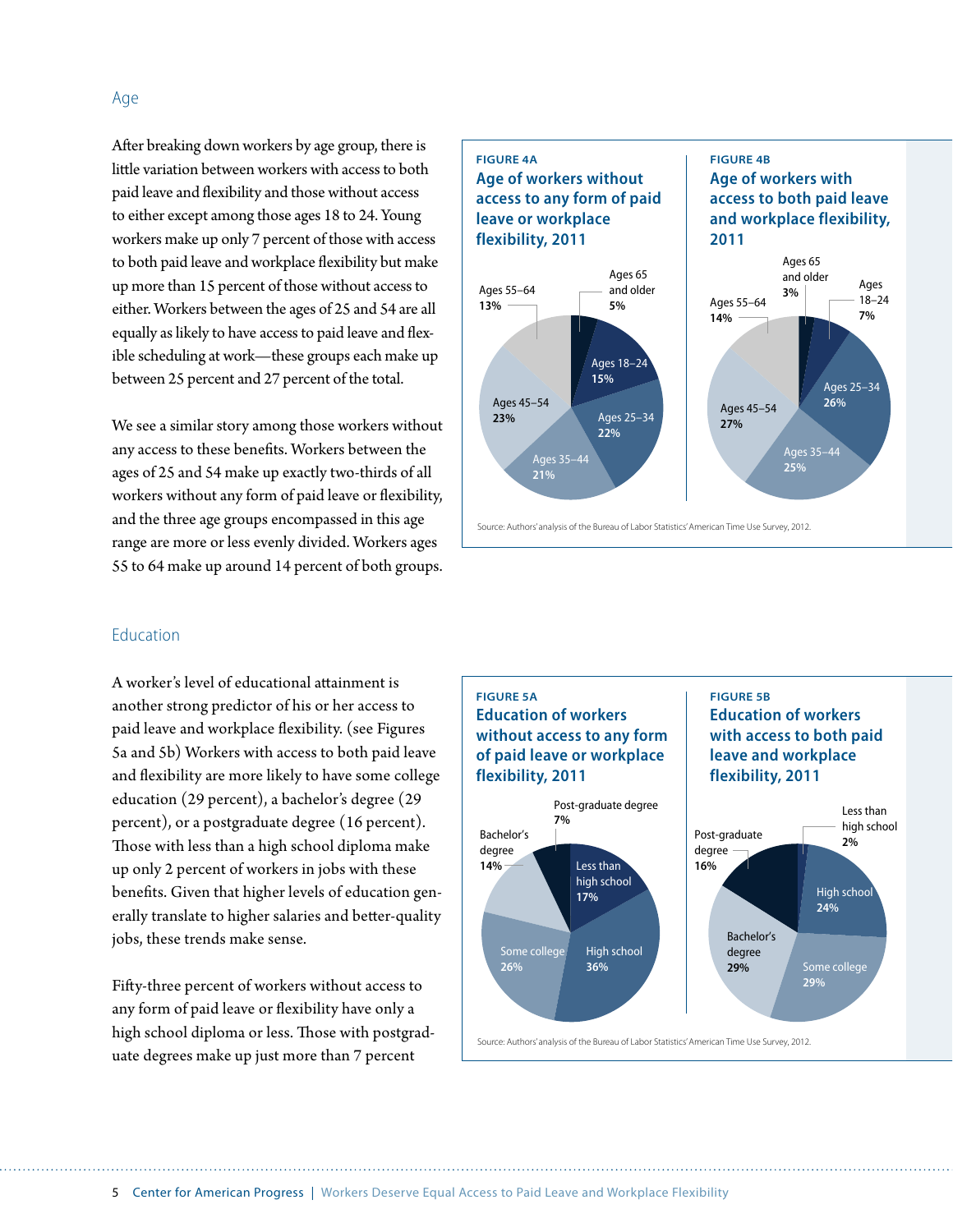of workers without these benefits and those with a bachelor's degree make up just more than 14 percent of the total. Workers with some college education comprise the remaining quarter of workers without access to paid leave or flexible scheduling.

# Conclusion

Workers who lack any form of paid leave or workplace flexibility are predominantly those who are younger, less educated, and in low-wage jobs. People of color are also disproportionately likely to lack access to these benefits, although white workers still make up the majority of those without paid leave or flexibility.

This becomes of greater concern as we look at prospects for job growth in the United States over the coming years and decades. Low-wage jobs made up 21 percent of all job losses during the Great Recession of 2007–2009 but have made up nearly 60 percent of job gains during the recovery.<sup>21</sup> Furthermore, Bureau of Labor Statistics projections for the fastest-growing occupations include personal care aides and home health aides two relatively low-wage jobs.<sup>22</sup> The average salary of the top 10 fastest-growing occupations is \$36,500, which is just above the median annual wage in 2010 of \$34,000.<sup>23</sup>

These projections underscore the importance of policies that require employers to provide employees with paid leave and flexibility. Low-wage workers are not less likely to get sick than highly paid professionals, though they are more likely to work in service occupations that put them in direct contact with the public. And people with less education are not less likely than college graduates to need to take time off from work to care for a new baby or an elderly parent.

These discrepancies in access do not reflect need, and they place low-wage workers, young workers, and people of color at a distinct disadvantage. Legislation like the Healthy Families Act, a federal paid family and medical leave insurance program, and workplace flexibility initiatives like those proposed by the Obama administration would go a long way in beginning to rectify these inequities in the workplace.

*Sarah Jane Glynn is a Policy Analyst and Jane Farrell is a Research Assistant for Economic Policy at the Center for American Progress.*